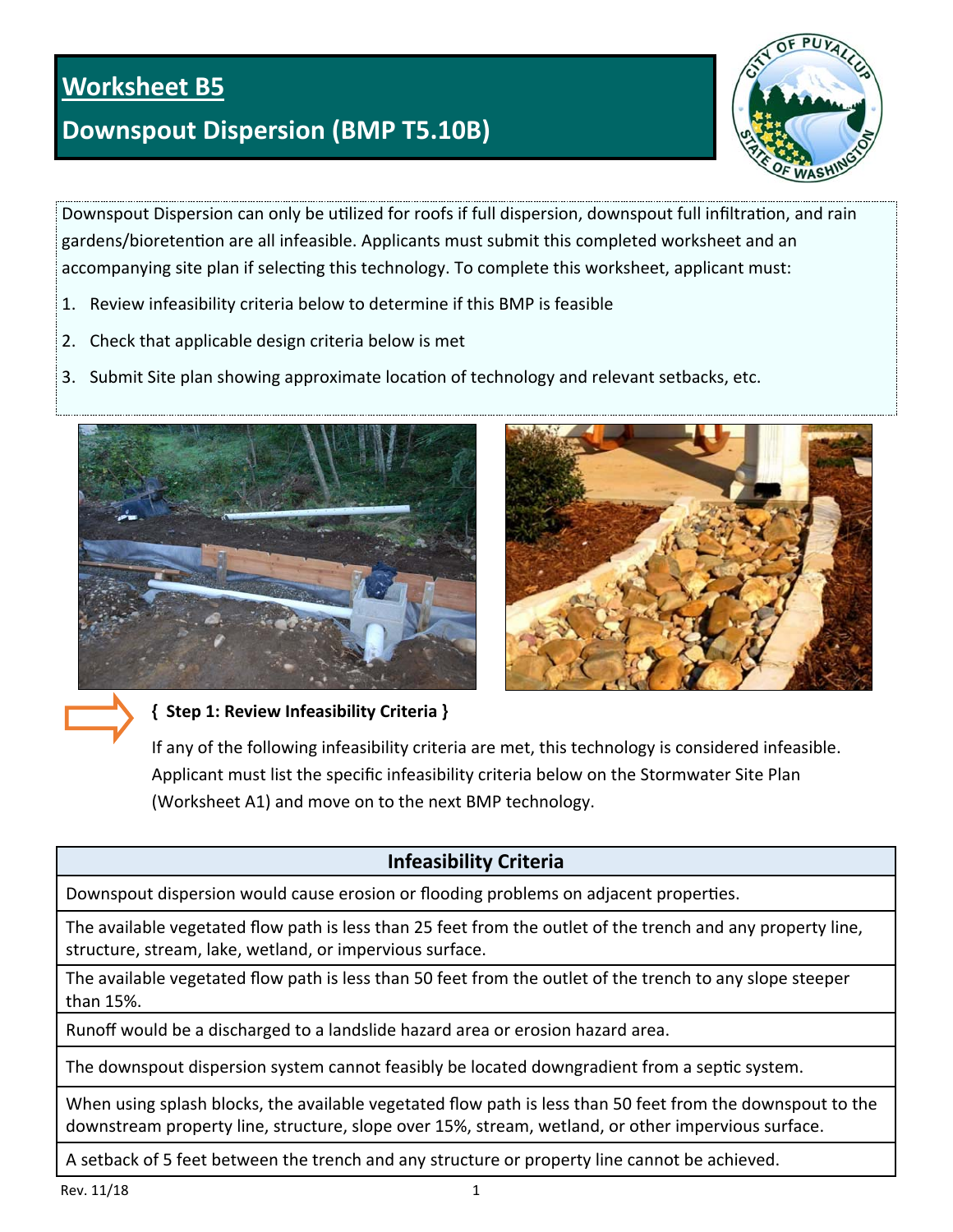### **{ Step 2: Review Applicable Design Criteria }**

|                  |                 | <b>Design Criteria for Downspout Dispersion</b>                                                                                                                                                            |
|------------------|-----------------|------------------------------------------------------------------------------------------------------------------------------------------------------------------------------------------------------------|
| <b>Applicant</b> | <b>Reviewer</b> | <b>Criteria</b>                                                                                                                                                                                            |
|                  |                 | Project does not trigger any of the infeasibility requirements above                                                                                                                                       |
|                  |                 | Cover the vegetated flowpath with well-established lawn or pasture, landscaping<br>with well-established groundcover, or native vegetation with natural groundcover                                        |
|                  |                 | The groundcover of the vegetated flow path must be dense enough to help disperse<br>and infiltrate flows and to prevent erosion (manicured lawns are not acceptable as<br>dense cover)                     |
|                  |                 | The outer edge of the vegetated flowpath segment for the dispersion trench must<br>not overlap with other flowpath segments, except those associated with sheet flow<br>from a non-native pervious surface |
|                  |                 | The total length of the trench must not exceed 50 feet                                                                                                                                                     |
|                  |                 | There must be 10 feet of trench for every 700 square feet of roof area draining to it                                                                                                                      |
|                  |                 | If the trench is serving less than or equal to 700 square feet of roof area, the trench<br>may be 10 foot long by 2 feet wide                                                                              |
|                  |                 | If the trench is serving greater than 700 square feet of roof area, the trench must<br>include a notch grade board per Figure 3.1.6 of this worksheet                                                      |

Complete the following checklist (list "N/A" where design criteria does not apply).

Roof Area =  $\frac{1}{\sqrt{2}}$  (Square Feet)  $\div$  700 (Square Feet) = Multiplier =  $\frac{1}{\sqrt{2}}$  = Feet Required

#### **Example:**

Roof Area = 2800 (Square Feet)  $\div$  700 (Square Feet) = Multiplier = 4 = 4X10 Feet =40 Feet of Trench Required

| Additional Design Criteria for Splash Blocks* |                 |                                                                                                                                                                       |
|-----------------------------------------------|-----------------|-----------------------------------------------------------------------------------------------------------------------------------------------------------------------|
| Applicant                                     | <b>Reviewer</b> | <b>Criteria</b>                                                                                                                                                       |
|                                               |                 | Ground is sloped away from building foundation                                                                                                                        |
|                                               |                 | A maximum of 700 square feet of roof area may drain to each splash block                                                                                              |
|                                               |                 | The vegetated flowpath segment must not overlap with other flowpath segments.<br>(Exception: sheet flow run-on from adjacent non-native pervious surfaces is allowed) |
|                                               |                 | Place a splashblock or a pad of crushed rock (2 feet wide by 3 feet long by 6 inches<br>deep) at each downspout discharge point.                                      |

\*Downspout extensions can include piping to a splashblock/discharge point a considerable distance from the downspout, as long as the runoff can travel through a well-vegetated area.